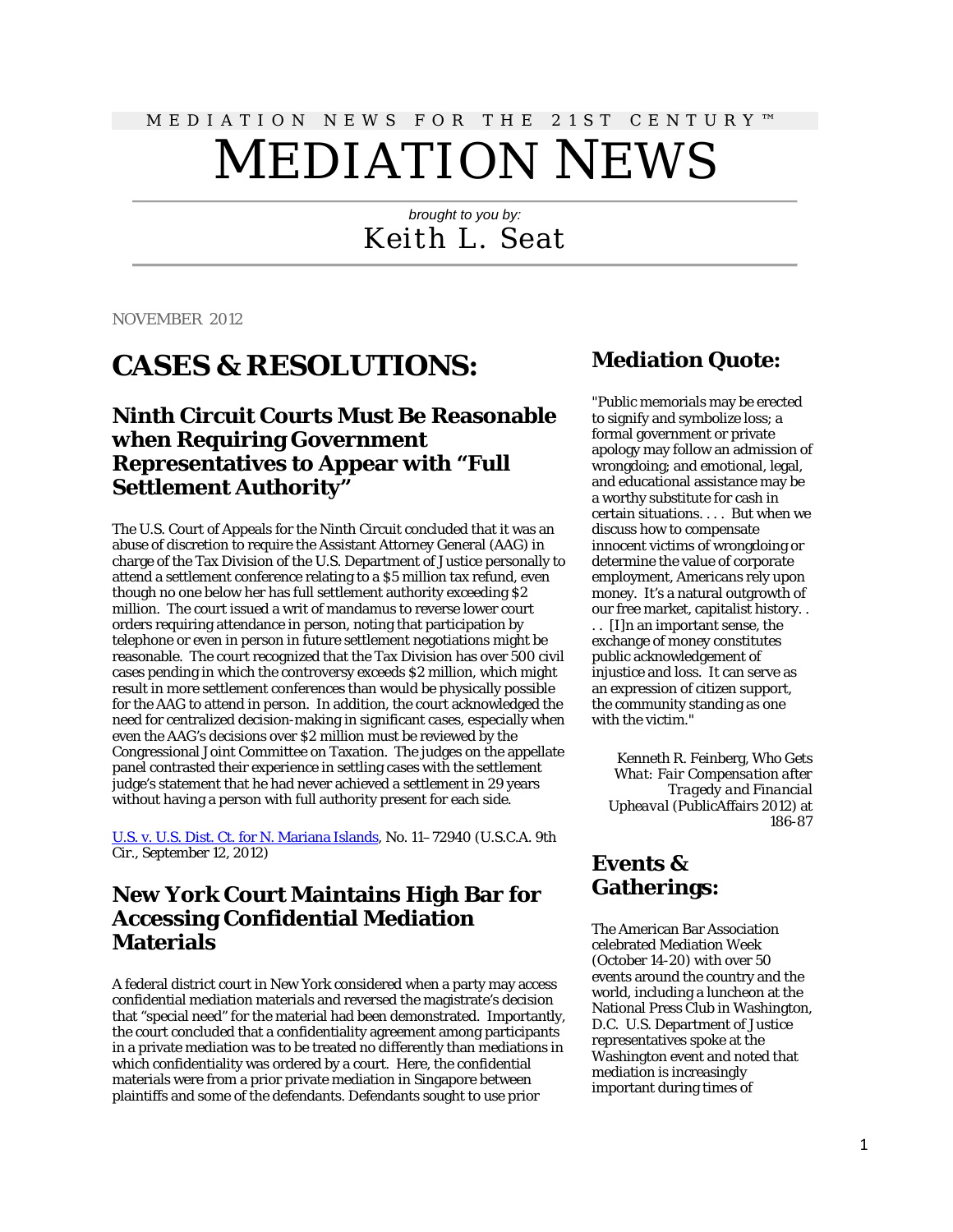mediation statements of plaintiffs to impeach them, but plaintiffs sought a protective order to shield the materials. The court concluded that impeachment was not a "special need" or "compelling need" as required to modify a protective order and thus did not meet the test established in [In re Teligent, Inc.,](http://tinyurl.com/avh2vuk) 640 F.3d 53 (U.S.C.A. 2d Cir., May 5, 2011), without even analyzing the other two elements of unfairness from lack of discovery and the need for the evidence outweighing the interest in maintaining confidentiality.

[Dandong v. Pinnacle Perf. Ltd.,](http://scholar.google.com/scholar_case?case=171266020702658211&hl=en&as_sdt=2&as_vis=1&oi=scholarr) No. 10 Civ. 8086 (U.S.D.C. S.D.N.Y., October 9, 2012).

### **Advising Court of Settlement in New Jersey Waives Mediation Confidentiality over Terms**

After litigants reached agreement in mediation, they permitted the mediator to tell the court that settlement had been achieved, but neglected to prepare or sign a written settlement agreement. When the parties disagreed on the settlement terms a week later, mediation confidentiality under the Uniform Mediation Act was raised in an effort to block enforcement of the oral settlement agreement. The trial court upheld the oral settlement after permitting testimony to establish the terms, on the theory that the "actual mediation" ended with the negotiations, and a final joint mediation session to discuss and finalize the terms was therefore not confidential. Without criticizing that rationale, the appellate court affirmed enforcement of the settlement on the basis of express waiver of confidentiality since the parties permitted the mediator to advise the court that the matter was settled. Having disclosed that there was a settlement, the court held that either party was permitted to disclose the terms and seek enforcement of the settlement.

[Rutigliano v. Rutigliano,](http://njlaw.rutgers.edu/collections/courts/appellate/a2797-11.opn.html) No. A-2797-11T1 (NJ Sup. Ct. App. Div., October 15, 2012)

#### **Delay by Insurer in Payment of Mediation Settlement Triggers Penalty**

An insurer that agreed to settle a disputed claim in mediation, but delayed payment beyond 30 days was penalized \$5,000 for failure to make timely payment, but avoided a \$125,000 penalty that would have been due if the delay followed the insurer receiving satisfactory proof of loss. Since the insurer had denied liability for the claim, the mediation settlement was not considered proof of loss, so the lower statutory penalty applied.

Katie Realty Ltd. [v. Louisiana Citizens Prop. Ins.,](http://www.leagle.com/xmlResult.aspx?xmldoc=In%20LACO%2020121016324.xml&docbase=CSLWAR3-2007-CURR) No. 2012-C-0588 (La., October 16, 2012)

#### **Other Notable & High Profile Proceedings**

• The U.S. Office of Special Counsel successfully mediated the Whistleblower Protection Act claim of a U.S. Border Patrol agent who was harassed for refusing overtime pay when there was no work to be performed and then briefing Congress. The Office of

tightening government budgets, giving the example of DOJ spending \$1 million in mediation expenses which saved \$13 million in discovery costs and 1,500 months of litigation in cases resolved in mediation. **ABAnow**(October 19, 2012)

The 17th gathering of the World Forum of Mediation Centers was held in Zagreb, Croatia in October and included passionate discussion of mediation styles. Participants attended from the U.S., Canada, the U.K., Spain, France, Belgium, Netherlands, Germany, Austria, Czech Republic, Croatia, Slovenia, Italy, Russia, Lebanon, India, Cameroon and Hong Kong. The next meeting will be in June 2013 in Prague. [Business Conflict](http://businessconflictmanagement.com/blog/2012/10/uia-mediation-forum-meets-in-zagreb/)  [Blog](http://businessconflictmanagement.com/blog/2012/10/uia-mediation-forum-meets-in-zagreb/) (October 15, 2012)

The International Chamber of Commerce considers its International Commercial Mediation Competition to be its biggest educational event of the year with teams of university students competing in mock sessions guided by leading professional mediators. [International Chamber](http://iccwbo.org/training-and-events/competitions-and-awards/mediation-competition/the-icc-international-commercial-mediation-competition/)  [of Commerce](http://iccwbo.org/training-and-events/competitions-and-awards/mediation-competition/the-icc-international-commercial-mediation-competition/) (October 2012)

FINRA held its Fourth Annual Securities Dispute Resolution Triathlon in October in which students from various law schools demonstrated their advocacy skills in mediation, negotiation and arbitration of a securities dispute. [FINRA\(](http://www.finra.org/ArbitrationAndMediation/Arbitrators/Training/P154166)October 2012)

#### **Worth Noting:**

Former British Prime Minister Tony Blair earned \$1 million in less than three hours as a mediator in late-night talks over a £50 billion mining deal that was about to crash. Blair was brought in for his mediation skills after the head of Swiss commodities giant Glencore and the Qatar Prime Minister had reached impasse over Glencore's plans to merge with Swiss mining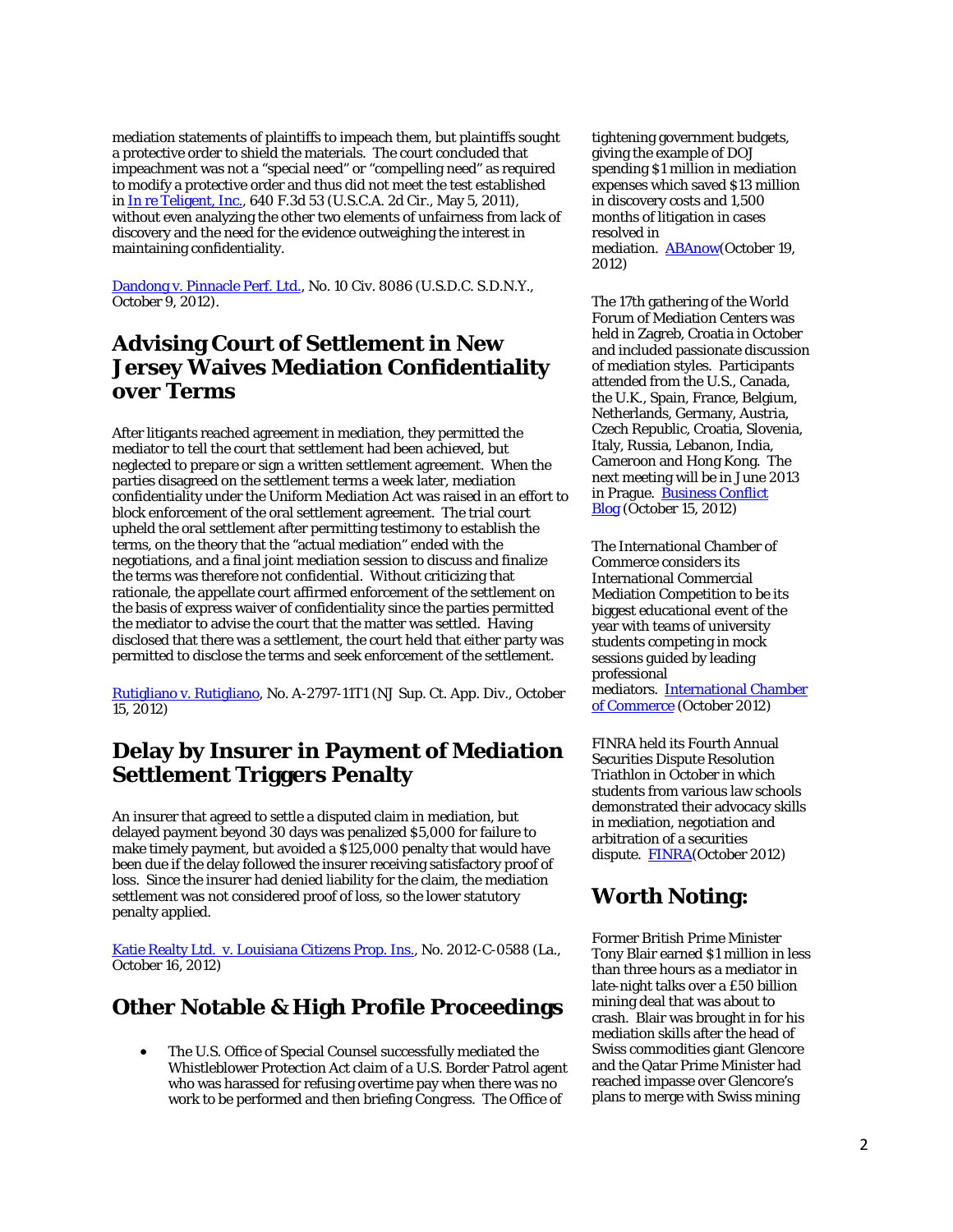Special Counsel has also mediated three cases for Operation Fast and Furious whistleblowers at the Bureau of Alcohol, Tobacco, Firearms and Explosives. [Government Accountability](http://tinyurl.com/9q47o87)  [Project](http://tinyurl.com/9q47o87) (October 24, 2012)

- The University of California has agreed in mediation to pay \$30,000 and give a personal written apology to each of 21 UC Davis students and alumni who were pepper sprayed at close range by campus police during a peaceful protest. A report about campus responses to civil disobedience urged UC administrators to use mediation in place of confrontation in the future, but indicated that pepper spray might still be needed as a last resort. [Business Insider](http://www.businessinsider.com/pepper-sprayed-uc-davis-students-win-1-million-settlement-2012-9) (September 26, 2012); [Los Angeles](http://www.latimes.com/news/local/la-me-uc-pepper-spray-20120914,0,1752264.story)  [Times](http://www.latimes.com/news/local/la-me-uc-pepper-spray-20120914,0,1752264.story) (September 13, 2012)
- The New York Times has reached a tentative deal with the Newspaper Guild through mediation, in an effort to avoid a proposed byline strike. After 18 months of talks, Times negotiators walked out of negotiations earlier in October and threatened to present their "final offer" at the next meeting, but then agreed to try mediation. Mediation with a trusted mediator made progress, eventually resulting in the tentative deal. [Poynter News](http://www.poynter.org/latest-news/mediawire/193297/new-york-times-guild-reach-deal-for-new-contract/) (October 28, 2012); [Talking Points](http://tpmdc.talkingpointsmemo.com/2012/10/ny-times-byline-strike-union.php)  [Memo](http://tpmdc.talkingpointsmemo.com/2012/10/ny-times-byline-strike-union.php) (October 22, 2012); [NY Guild](http://www.nyguild.org/ny-times-news-details/items/guild-proposes-mediator-for-talks-ny-times-management-accepts.html) (October 10, 2012)

#### **NEWS & INITIATIVES:**

#### **OSHA Begins Mediation Pilot Program for Whistleblower Complaints**

The U.S. Department of Labor's Occupational Safety and Health Administration is launching an alternative dispute resolution pilot program for whistleblower complaints, offering a choice of mediation or early resolution to assist complainants and employers in finding quicker relief and finality. In early resolution, the parties seek to resolve the whistleblower complaint with the assistance of an OSHA regional ADR coordinator prior to OSHA launching an investigation. The pilot program is beginning in two regional offices covering ten states. OSHA is responsible for the whistleblower provisions of 22 statutes and receives about 2,500 whistleblower complaints a year.

[Mediation World](http://www.mediationworld.net/usa/news/full/1072.html) (October 4, 2012); [OSHA Pilot Program](http://s.dol.gov/WV)  [Information](http://s.dol.gov/WV) (October 1, 2012)

### **Spain Expands Commercial Mediation Through Chambers of Commerce**

Spanish judges and Chambers of Commerce entered into a formal agreement in October to implement a system of mediation in which commercial and trial courts can send cases for mediation to the 88 Chambers of Commerce in Spain. Model regulations and a standard training program for mediators have been developed to implement mediation legislation in Spain that took effect in July, which is the first national civil and commercial mediation act in Spain. Importantly, the Spanish mediation legislation goes beyond the EU Directive requiring cross-border mediation, which Spain adopted in March, to provide a general approach to mediation in all civil and commercial matters in the group Xstrata in which Qatar has a stake large enough to block the merger. [Pune](http://www.punemirror.in/article/5/2012091120120911083645628eda3b714/Blair-makes-1m-in-3-hrs-for-brokering-mining-deal.html)  [Mirror.in](http://www.punemirror.in/article/5/2012091120120911083645628eda3b714/Blair-makes-1m-in-3-hrs-for-brokering-mining-deal.html) (September 11, 2012)

#### **Other Cases & Resolutions:**

Sigma Pharmaceuticals Ltd. agreed in mediation to pay nearly A\$60 million (US\$62 million) to settle a shareholder class action case against it, pending approval of the federal court. [4 Traders\(](http://www.4-traders.com/SLATER-GORDON-LIMITED-6499693/news/Slater-Gordon-Limited-Conditional-settlement-reached-in-Sigma-shareholder-class-action-15417361/)October 23, 2012)

NewPage Corporation has reached an agreement in principle with its major creditor groups through court-ordered mediation and hopes to soon emerge from Chapter 11 bankruptcy. NewPage News [Releases](http://investors.newpagecorp.com/2012-10-01-NewPage-Reaches-Agreement-On-Chapter-11-Plan) (October 1, 2012)

Mediation resulted in a \$9.9 million settlement for a braininjured woman thrown from an amusement park ride, along with a tearful apology from an owner of the defendant company. [Law Firm](http://www.lawfirmnewswire.com/2012/10/yarborough-applegate-law-firm-recovers-9-9-million-settlement-for-traumatic-brain-injury-victim/)  [Newswire\(](http://www.lawfirmnewswire.com/2012/10/yarborough-applegate-law-firm-recovers-9-9-million-settlement-for-traumatic-brain-injury-victim/)October 9, 2012)

Springfield, Massachusetts agreed to pay \$575,000 after a two-day mediation of a vicious police beating caught on video; the police officer had been fired and jailed for 18

months. **[Boston.com](http://www.boston.com/news/local/massachusetts/articles/2012/09/06/springfield_to_pay_575000_for_police_beating/)** (September 6, 2012)

Mediation just before trial has resolved all issues in litigation against a regional medical center by a deliveryman for neck and back injuries after a level collapsed. [Madison/St. Cloud](http://www.madisonrecord.com/news/246520-drivers-case-against-hospital-settles-through-mediation-on-eve-of-trial)  [Record\(](http://www.madisonrecord.com/news/246520-drivers-case-against-hospital-settles-through-mediation-on-eve-of-trial)September 4, 2012)

Mediation over water rate increases by Aqua Texas has resulted in progress and hope for resolution at the next mediation session; water rates for some consumers doubled as regional rates were implemented. [My San](http://www.mysanantonio.com/news/local_news/article/Progress-made-in-mediation-on-Aqua-Texas-rate-3978536.php)  [Antonio](http://www.mysanantonio.com/news/local_news/article/Progress-made-in-mediation-on-Aqua-Texas-rate-3978536.php) (October 24, 2012)

Arcelor Mittal South Africa and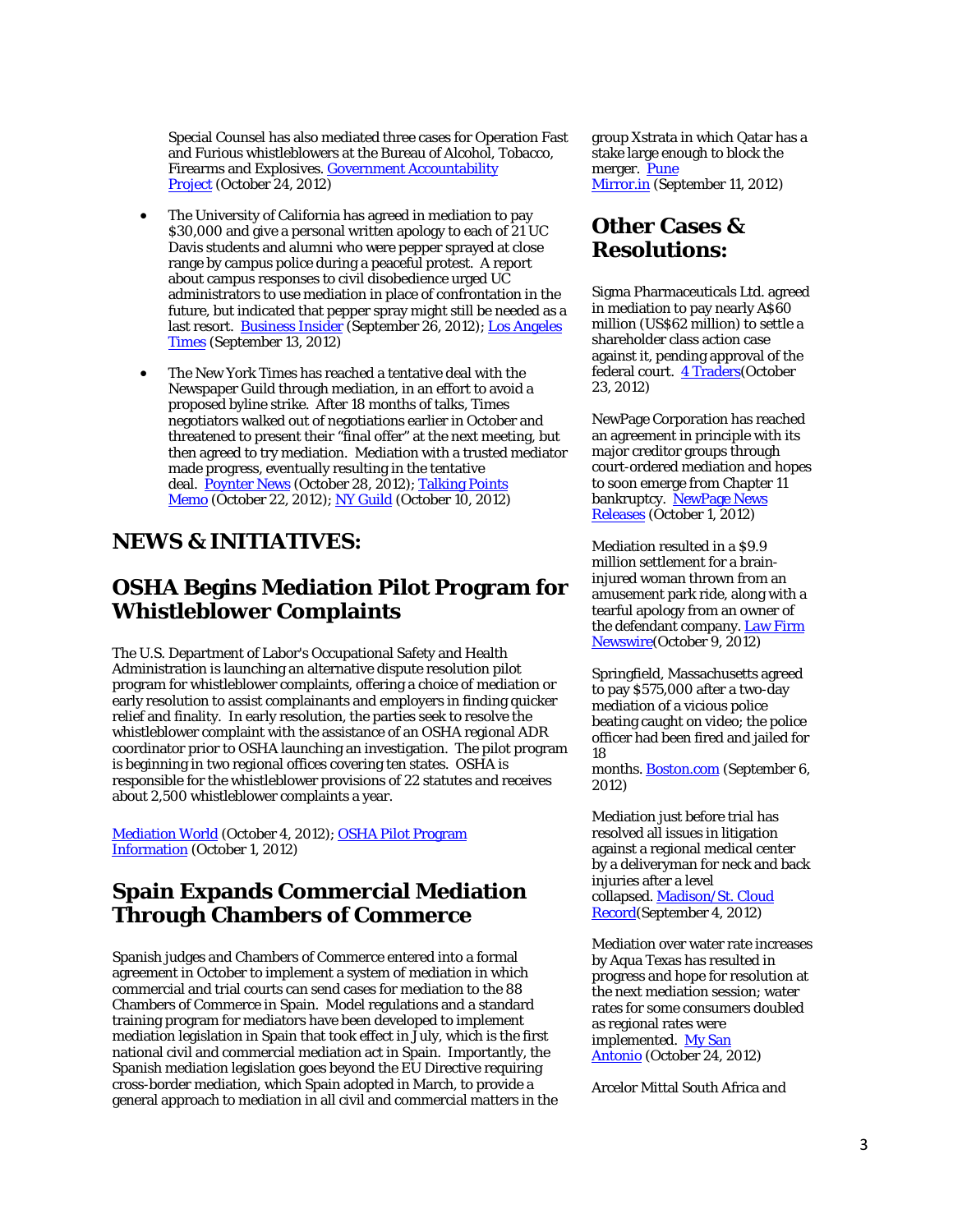country.

[Lexology](http://www.lexology.com/library/detail.aspx?g=7d97d5e6-c4fb-4293-b639-6be8f0d5759c) (October 30, 2012); [ADR Quadro Treviso](http://tinyurl.com/age2buq) (July 7, 2012)

#### **Italy's Mandatory Mediation Legislation Held Unconstitutional**

The Italian Constitutional Court declared Italy's mandatory civil and commercial mediation legislation unconstitutional on October 24, a year and a half after it took effect. The legislation had been highly contentious, but at this point over 800 mediation centers have been established and over 30,000 matters submitted to mediation. The court has not yet announced the basis for its decision.

[JAMS International](http://www.jamsinternational.com/mediation/mandatory-mediation-under-threat-in-italy) (October 30, 2012); [Business Conflict Blog\(](http://businessconflictmanagement.com/blog/2012/10/showdown-for-mediation-in-italy/)October 24, 2012); [West: Welfare, Society, Territory](http://www.west-info.eu/goodbye-mandatory-mediation/) (October 25, 2012); Business [Conflict Blog](http://businessconflictmanagement.com/blog/2012/10/uia-mediation-forum-meets-in-zagreb/) (October 15, 2012)

#### **Comprehensive Mediation Act in Czech Republic Takes Effect**

The new Mediation Act of the Czech Republic took effect on September 1, implementing the EU Directive on civil and commercial mediation. The Act is among the most comprehensive and detailed mediation statutes in Europe, with stringent requirements for registration of mediators, fines for breach of mediation duties, and court authority to order mandatory mediation sessions.

[Kluwer Mediation Blog](http://kluwermediationblog.com/2012/10/09/mediation-in-the-czech-republic-%E2%80%93-way-forward-act-no-2022012/) (October 9, 2012)

#### **Romania Mandates Mediation Prior to Litigation**

Effective October 1, Romanians are required to participate in mediation before going to court in disputes of RON 50,000 (US\$14,000) or more. Matters already in litigation must also be mediated and, if resolved, generally will have their filing fees returned. Parties who go to court without mediating first may be fined by the court.

[Romania-Insider.com](http://www.romania-insider.com/new-law-mandates-romanians-to-attempt-mediation-before-going-to-court/65048/) (September 14, 2012)

#### **Taiwan Considering Mandatory Mediation for Medical Malpractice Disputes**

Taiwan's Department of Health proposed regulations mandating mediation of medical disputes before filing malpractice litigation. Under the proposal, city and county governments will form mediation committees of medical experts and public health officials to help parties reach settlements prior to litigation. Mediation is viewed as an important solution to rising malpractice litigation that is causing serious shortages of medical staff in internal medicine, surgery, gynecology and other

Sishen Iron Ore Company are mediating to ensure a continuing supply of iron ore until a longawaited arbitration hearing can occur in the second half of 2013. [Engineering News\(](http://www.engineeringnews.co.za/article/mittal-now-expects-sioc-arbitration-only-in-second-half-of-2013-2012-10-31)October 31, 2012)[;Engineering](http://www.engineeringnews.co.za/article/dti-facilitated-kumba-mittal-mediation-process-under-way-2012-10-17)  [News\(](http://www.engineeringnews.co.za/article/dti-facilitated-kumba-mittal-mediation-process-under-way-2012-10-17)October 17, 2012)

Storm Financial clients are set to begin mediation with Macquarie Bank over investor losses estimated at A\$830 million (US\$ 860 million). [The Australian](http://www.theaustralian.com.au/news/breaking-news/macquarie-ready-to-broker-storm-deal/story-fn3dxiwe-1226501535775) (October 23, 2012)

A Swedish international development agency and a Tanzanian non-governmental organization have agreed to mediation in an effort to resolve litigation over termination of funding for a three-year project. [All Africa](http://allafrica.com/stories/201210250177.html) (October 25, 2012)

Commissioners of Holiday Island, Arkansas voted to pursue mediation in lawsuits against the district. [Carroll County](http://www.carrollconews.com/story/1907961.html)  [News](http://www.carrollconews.com/story/1907961.html) (October 26, 2012)

Hundreds of claimants seeking millions of dollars from the Eastern Livestock cattle brokerage bankruptcy will be able to participate in a global mediation, according to the Kentucky Department of Agriculture.**Kentucky.com** (October 7, 2012)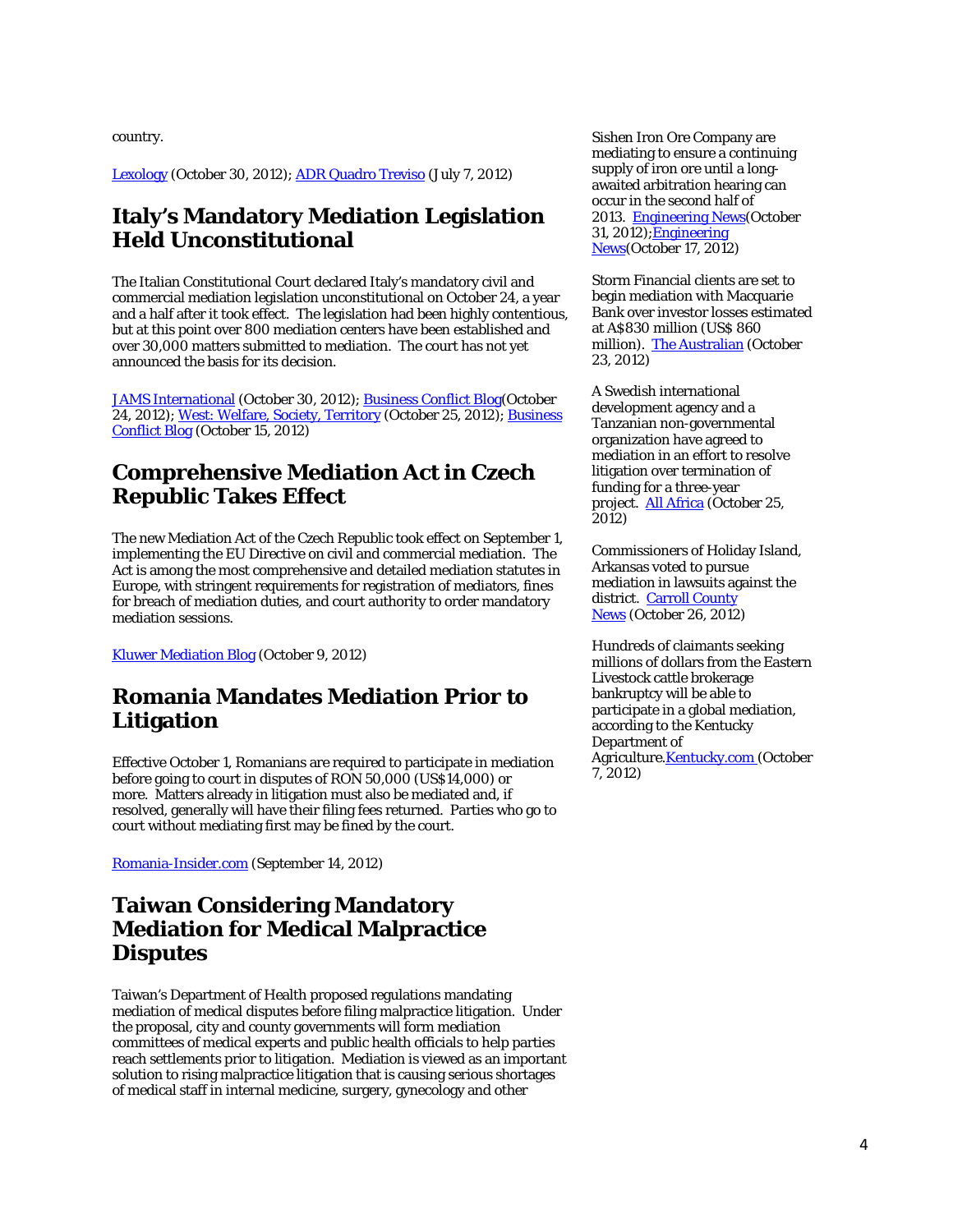#### departments.

[China Post](https://www.chinapost.com.tw/taiwan/national/national-news/2012/10/06/356723/DOH-aims.htm) (October 6, 2012)

#### **Other International Mediation Developments**

- The Dubai Chamber of Commerce and Industry in the**United Arab Emirates** is handling increasing numbers of commercial disputes through mediation: 200 mediation cases in 1996 increased to nearly 400 in 2005 and over 850 last year; the Chamber has begun an online mediation application process and recently presented a mediation seminar in association with the Singapore Mediation Centre. **[AMEinfo.com](http://www.ameinfo.com/dubai-chamber-set-launch-on-line-mediation-312630)** (September 24, 2012); [Khaleej Times\(](http://www.khaleejtimes.com/nation/inside.asp?xfile=/data/nationgeneral/2012/September/nationgeneral_September237.xml§ion=nationgeneral)September 16, 2012)
- The importance of mediation and other forms of alternative dispute resolution for accelerating economic development was emphasized at the Sekondi -Takoradi Chamber of Commerce and Industry in **Ghana**. <u>Daily Guide Newspaper</u> (August 23, 2012)
- Delhi, **India** is commissioning two new mediation centers this year for a total of ten, but needs to move towards its goal of twenty centers, according to the Chief Minister, to help address a growing judicial backlog. Business Standard (September 28, 2012)
- **Greek** and **Chinese** companies are finding success in mediating disputes between them under a collaborative process that began 18 months ago. [Greek Reporter](http://greece.greekreporter.com/2012/10/16/greek-and-chinese-companies-in-mediation/) (October 16, 2012)
- Courts in Shanghai, **China** will continue the principle of "Mediation First" in dealing with foreign-related cases, including those involving parties from Hong Kong, Taiwan and Macau; the number of foreign-related cases continues to grow due to the ongoing global financial crisis. [English Eastday.com](http://english.eastday.com/e/120914/u1a6860782.html) (September 14, 2012)
- Mediation is expanding in **Hong Kong** following Civil Justice Reforms and a new Mediation Ordinance that will take effect on January 1; a Hong Kong panel of 18 mediators has been launched by CEDR Asia Pacific, a division of the Centre for Effective Dispute Resolution. [Source Wire](http://www.sourcewire.com/news/74722/hong-kong-demand-for-commercial-mediation-services-sees-launch-of) (October 22, 2012); [China.org.cn](http://www.china.org.cn/china/Off_the_Wire/2012-10/19/content_26849991.htm) (October 19, 2012)
- The first alternative dispute resolution conference in**Singapore** was recently held at the Supreme Court and attended by 600 people, including policymakers from 15 countries; the Chief Justice encouraged mediation and a "culture of holistic resolution of disputes." [Asia One](http://news.asiaone.com/News/Latest%2BNews/Singapore/Story/A1Story20121005-375903/2.html) (October 7, 2012)
- The mediation unit of the Ministry of Labour in **Fiji** is increasingly successful, due to training provided by the Singapore Mediation Centre, which is providing additional training, including a one-day training for judges and magistrates. [The Fiji Times Online](http://www.fijitimes.com/story.aspx?id=211525) (September 11, 2012)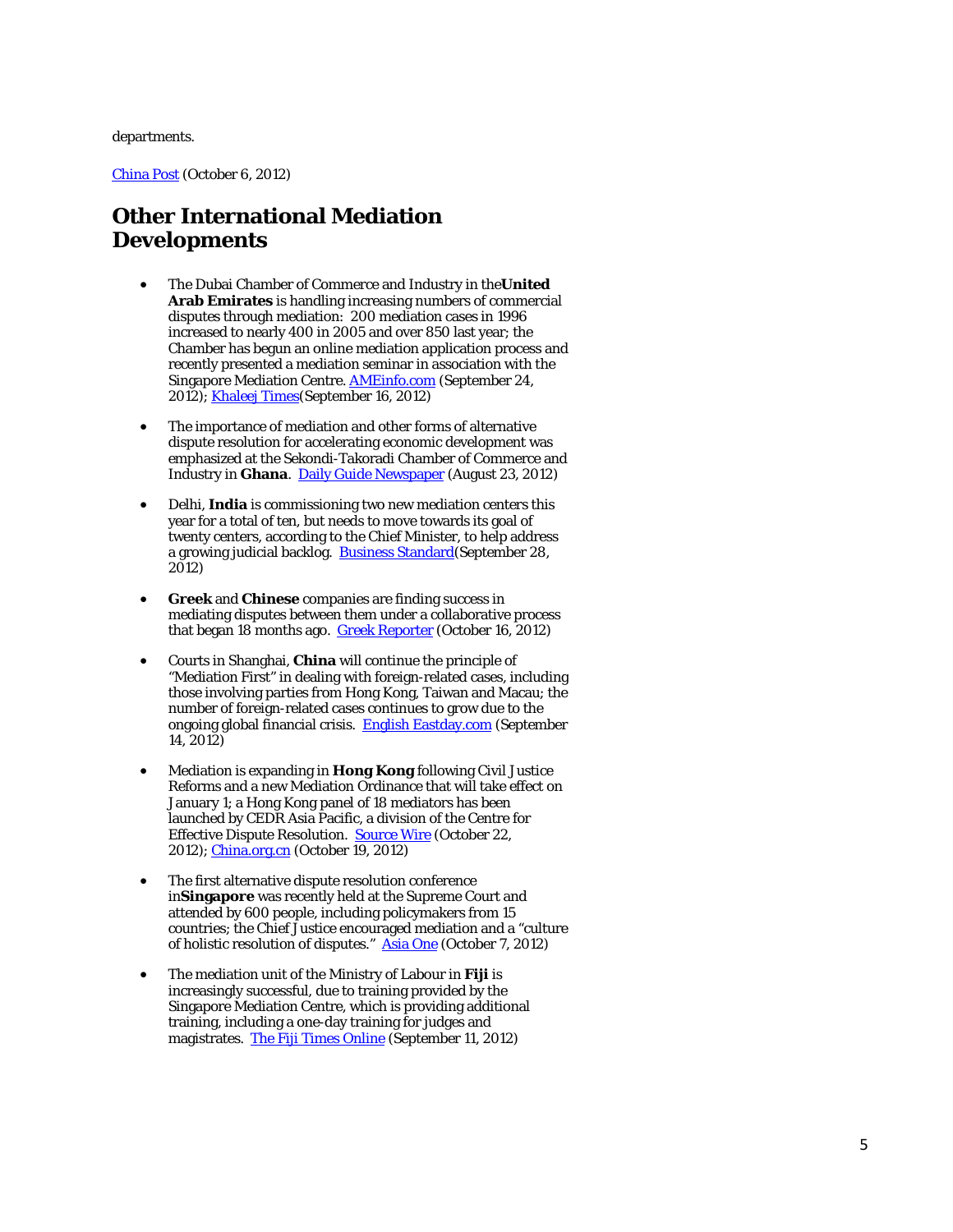#### **Other Notable News Items**

- An expert panel at the Community Association Institute's annual Legal Forum emphasized mediation as a "best practice" and superior to litigation for resolving disputes between homeowner associations, management companies and residents. The experts noted that, in mediation, preparation by the association board, clarity about the delegation of authority, and trust in the representative are critical to success. [Tipp News Daily](http://tippnews.com/national-news/pcm-ceo-donny-disbro-offers-best-practices-on-mediation-for-community-associations-at-cai-legal-conference/) (October 22, 2012)
- Use of mediation continues to gain popularity in Hawaii, resulting in a declining number of civil lawsuits, saving both time and money. **[Biz Journals](http://www.bizjournals.com/pacific/blog/2012/10/a-growing-trend-in-hawaii-saves-money.html)** (October 30, 2012)

#### **Update on Home Foreclosure Mediation**

- Statistics about foreclosure mediation programs across the**U.S.** have been compiled by the Resolution Systems Institute in a 19-page report, *[Foreclosure Dispute Resolution by the](http://aboutrsi.org/pfimages/ForeclosureDRStats.pdf)  [Numbers](http://aboutrsi.org/pfimages/ForeclosureDRStats.pdf)*. The data show a wide variation in programs across the country. For example, the percentage of foreclosures mediated ranges from over 60% in Philadelphia to single digits, while the percentage of foreclosure mediations reaching agreement ranges from over 80% in Connecticut to barely 20% in Maine. *[Foreclosure Dispute Resolution by the](http://aboutrsi.org/pfimages/ForeclosureDRStats.pdf)  [Numbers](http://aboutrsi.org/pfimages/ForeclosureDRStats.pdf)* (September 2012); [www.AboutRSI.org](http://www.aboutrsi.org/)
- The foreclosure mediation program in **Springfield, Massachusetts** was upheld by a federal court against a constitutional challenge by banks claiming that the state was the exclusive regulator of the foreclosure process, so a city could not create a foreclosure mediation program without state approval. The court determined that the program did not significantly alter the foreclosure process or the relationship between lender and borrower, but merely sought to soften the crisis. If successful, the challenge would have threatened many other mediation programs around the country. [Just Court](http://blog.aboutrsi.org/2012/program-management/foreclosure-mediation-upheld-against-constitutional-challenge/)  [ADR](http://blog.aboutrsi.org/2012/program-management/foreclosure-mediation-upheld-against-constitutional-challenge/) (August 23, 2012)
- In **Missouri**, a commercial bank filed a class-action lawsuit against a new ordinance in St. Louis County that requires banks to mediate prior to foreclosing on homes. While the sponsor of the ordinance is confident it will be upheld, she also has introduced legislation to tweak the new law. A public protest in favor of foreclosure mediation and against the bank that brought suit was held by members of Missourians Organizing for Reform and Empowerment. [LoanSafe\(](http://www.loansafe.org/bank-files-lawsuit-challenging-st-louis-county-foreclosure-law)September 19, 2012); St. Louis [Local](http://stlouis.cbslocal.com/2012/10/22/protestors-want-the-bank-of-st-louis-to-support-foreclosure-mediation/) (October 22, 2012)
- Oral arguments over the constitutionality of the foreclosure mediation program in **Nevada** were heard by the Nevada Supreme Court, which is also responsible for the mediation program – a potential conflict of interest that was raised by one justice. [Reno Gazette-Journal](http://tinyurl.com/c26wnq8) (October 7, 2012) (Subscription Required)
- **Maryland** has tweaked its home foreclosure law, with new